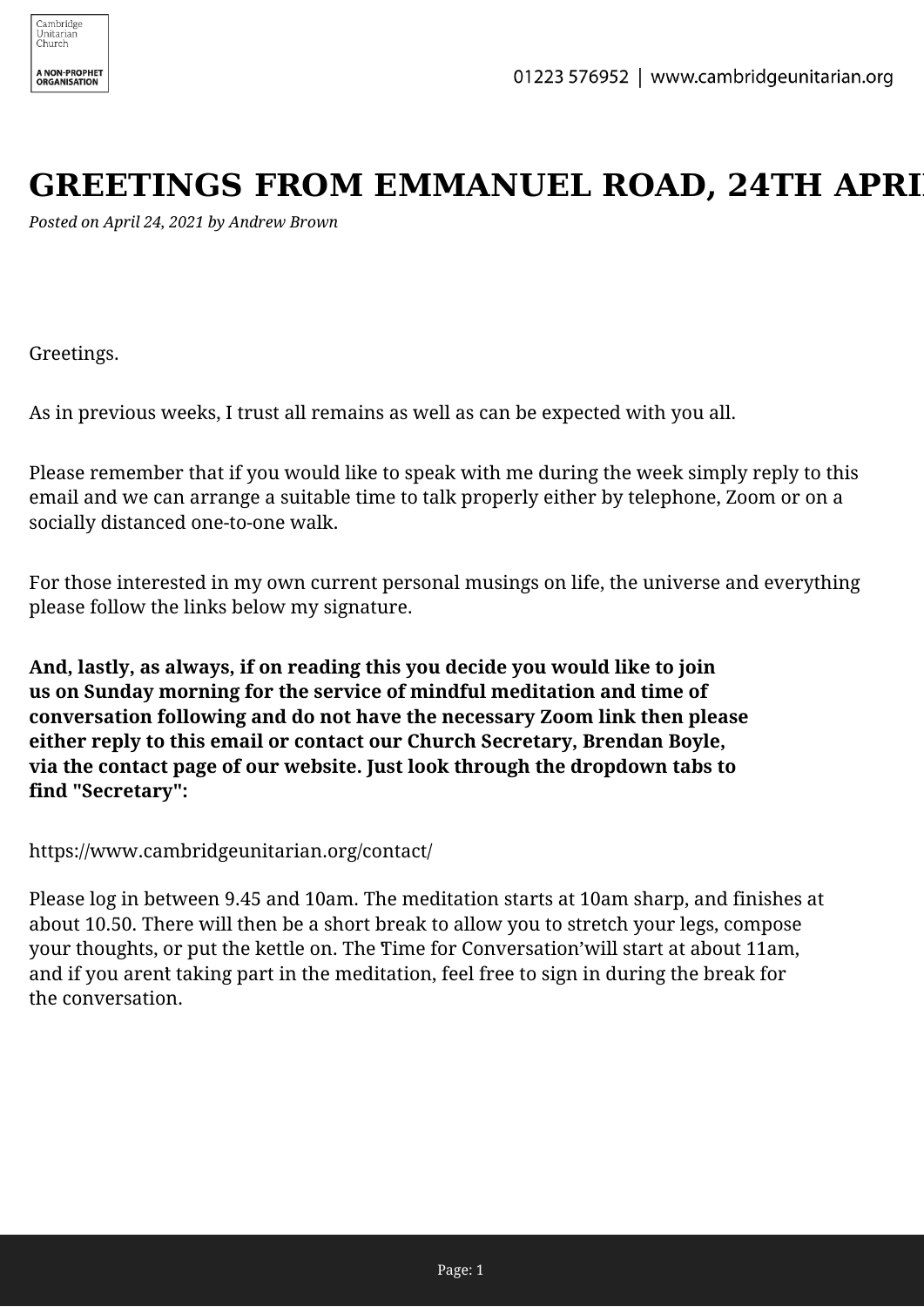To get the most from the meditation, you will find it helpful to either print out the order of service, or display it in a second window. Here is the link:

## **Order of Service for the Mindful Meditation**

[https://www.cambridgeunitarian.org/wp-content/uploads/2020/03/Evening-Service.pd](https://www.cambridgeunitarian.org/wp-content/uploads/2020/03/Evening-Service.pdf)f

You might also wish to have a small candle or tea-light to hand to light at a certain point during the meditation.

## **A representative recorded version of the service is available for download via my podcast site here:**

[https://www.buzzsprout.com/1378024/73148](https://www.buzzsprout.com/1378024/7314817)17

https://open.spotify.com/episode/58kI7c6zviN3JgGqWmAync

With love and best wishes as always,

Andrew

Andrew James Brown

Minister Cambridge Unitarian Church Emmanuel Road Cambridge CB1 1JW 07305 089 951 (Church Office) 07477 462 110 (Mobile) [http://www.cambridgeunitarian.org](http://www.cambridgeunitarian.org/)/